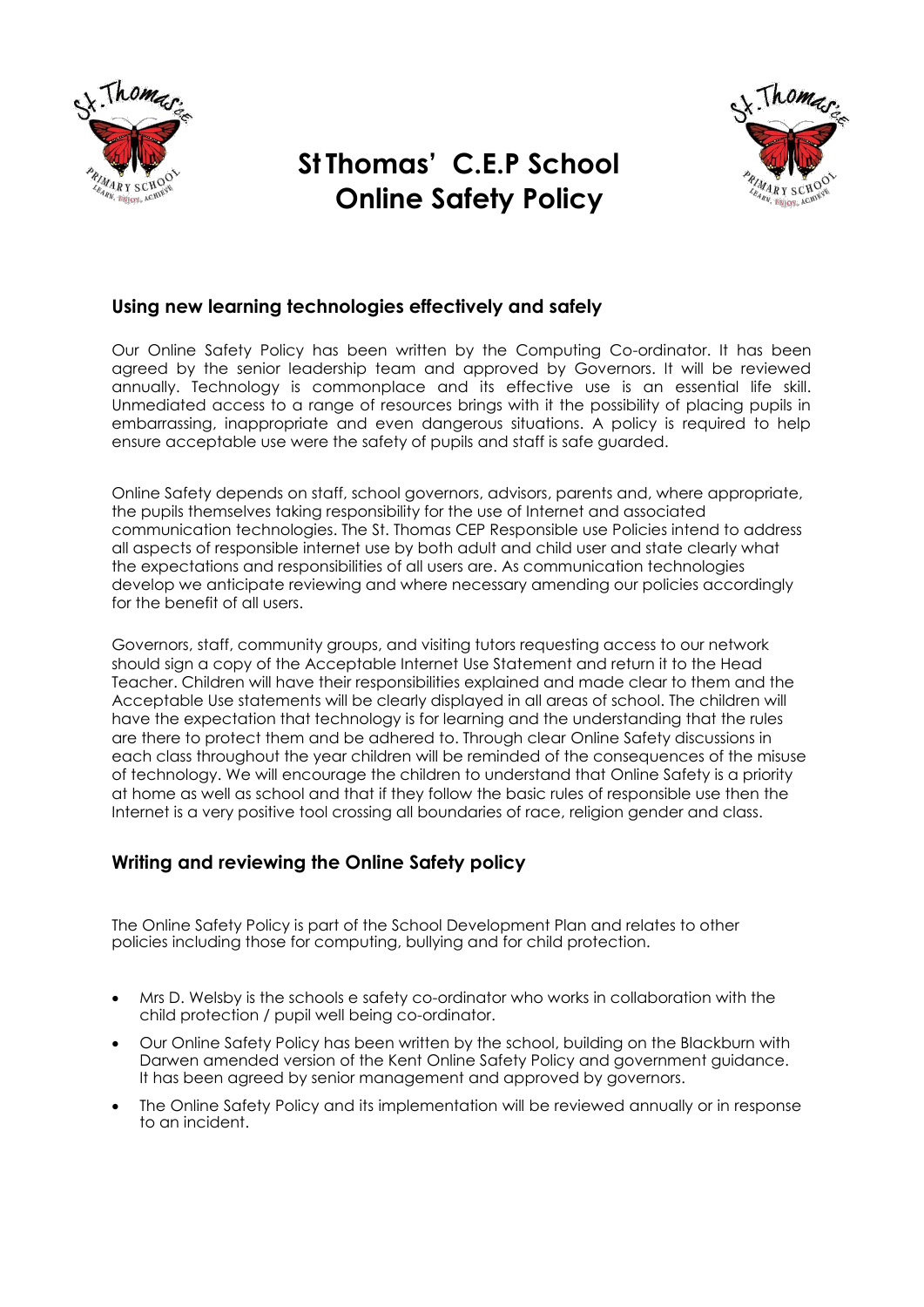# **Safety Audit**

This quick self-audit will help the senior management team (SMT) assess whether the Online Safety basics are in place to support a range of activities that might include those detailed within Appendix 1.

| Has the school an Online Safety Policy that complies with Becta<br>guidance?                                                                          | Yes      |  |  |  |
|-------------------------------------------------------------------------------------------------------------------------------------------------------|----------|--|--|--|
| Date of latest update: November 2015                                                                                                                  |          |  |  |  |
| The Policy was agreed by governors on:                                                                                                                |          |  |  |  |
| The Policy is available for staff at: Staff Shared -Computing Folder / school website                                                                 |          |  |  |  |
| And for parents at:<br><b>SCHOOL WEBSITE</b>                                                                                                          |          |  |  |  |
| The Designated Child Protection Coordinator is: Miss V Bartram and Mrs C Morris                                                                       |          |  |  |  |
| The Online Safety Coordinator is: Mrs D Welsby                                                                                                        |          |  |  |  |
| Has Online Safety training been provided for both students and staff?                                                                                 | Yes      |  |  |  |
| Do all staff sign an ICT Code of Conduct on appointment?                                                                                              | Yes      |  |  |  |
| Do parents sign and return an agreement that their child will comply<br>with the School Online Safety Rules?                                          | Yes      |  |  |  |
| Have school Online Safety Rules been set for students?                                                                                                | Yes      |  |  |  |
| Are these Rules displayed in all rooms with computers?                                                                                                | Yes      |  |  |  |
| Internet access is provided by an approved educational Internet<br>service provider and complies with DfES requirements for safe and<br>secure access | Websense |  |  |  |
| Has an ICT security audit been initiated by SMT, possibly using external<br>expertise?                                                                |          |  |  |  |
| Is personal data collected, stored and used according to the<br>principles of the Data Protection Act?                                                | Yes      |  |  |  |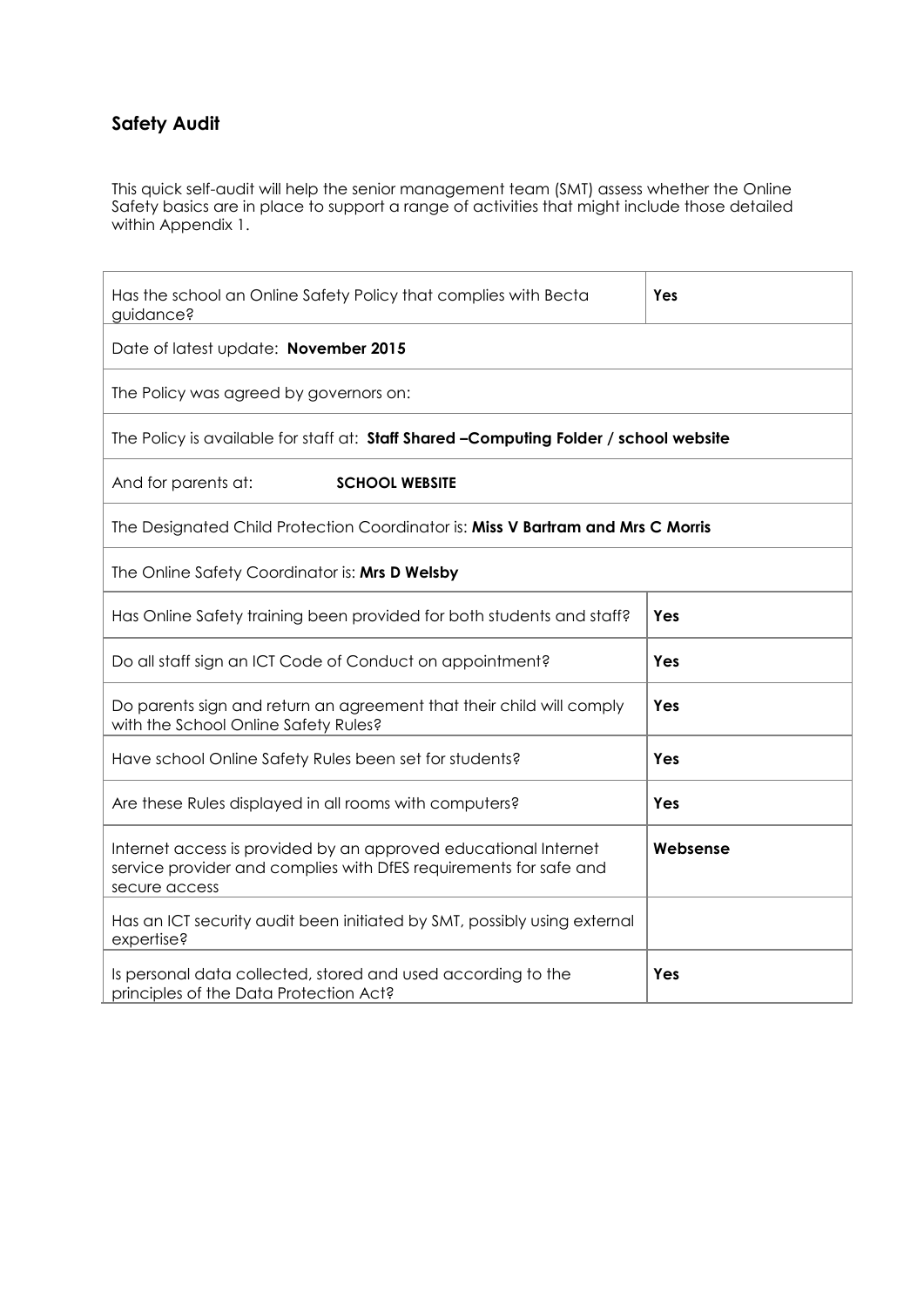# **Teaching and learning**

As the children's access and understanding expands, so should the guidance and rules to ensure safe access use of the internet.

## **Why Internet use is important**

- The Internet is an essential element in 21st century life for education, business and social interaction. The school has a duty to provide students with quality Internet access as part of their learning experience.
- Internet use is a part of the statutory curriculum and a necessary tool for staff and pupils.

## **Pupils will be taught how to evaluate Internet content appropriate to their age.**

- The school will ensure that the use of Internet derived materials by staff and pupils complies with copyright law.
- Pupils will be taught what Internet use is responsible and what is not and given clear objectives for Internet use.
- Pupils will be educated in the effective use of the Internet in research, including the skills of knowledge location, retrieval and evaluation appropriate to their age group.
- Sanctions for inappropriate use of the internet will be explained to the children.
- Pupils should be taught to be critically aware of the materials they read and shown how to validate information before accepting its accuracy.

## **Managing Internet Access**

## **Information system security**

- School computing systems capacity and security will be reviewed regularly.
- Virus protection is updated regularly.
- Security strategies will be discussed with Blackburn with Darwen.

#### **Managing filtering**

- The school will work with the LA, DCSF and the Internet Service Provider to ensure systems to protect pupils are reviewed and improved.
- If staff or pupils discover an unsuitable site, it must be reported to the head and Online Safety Coordinator and the LA will be informed so that they can take appropriate action.

#### **Staying safe**

The school will ensure that pupils and parents are aware of Online Safety issues. A list of useful addresses and resources is included in this document.

- The school internet access is designed expressly for pupil use and includes appropriate filtering.
- Pupils may only use approved digital methods of communication on the school system e.g. not forwarding chain letters.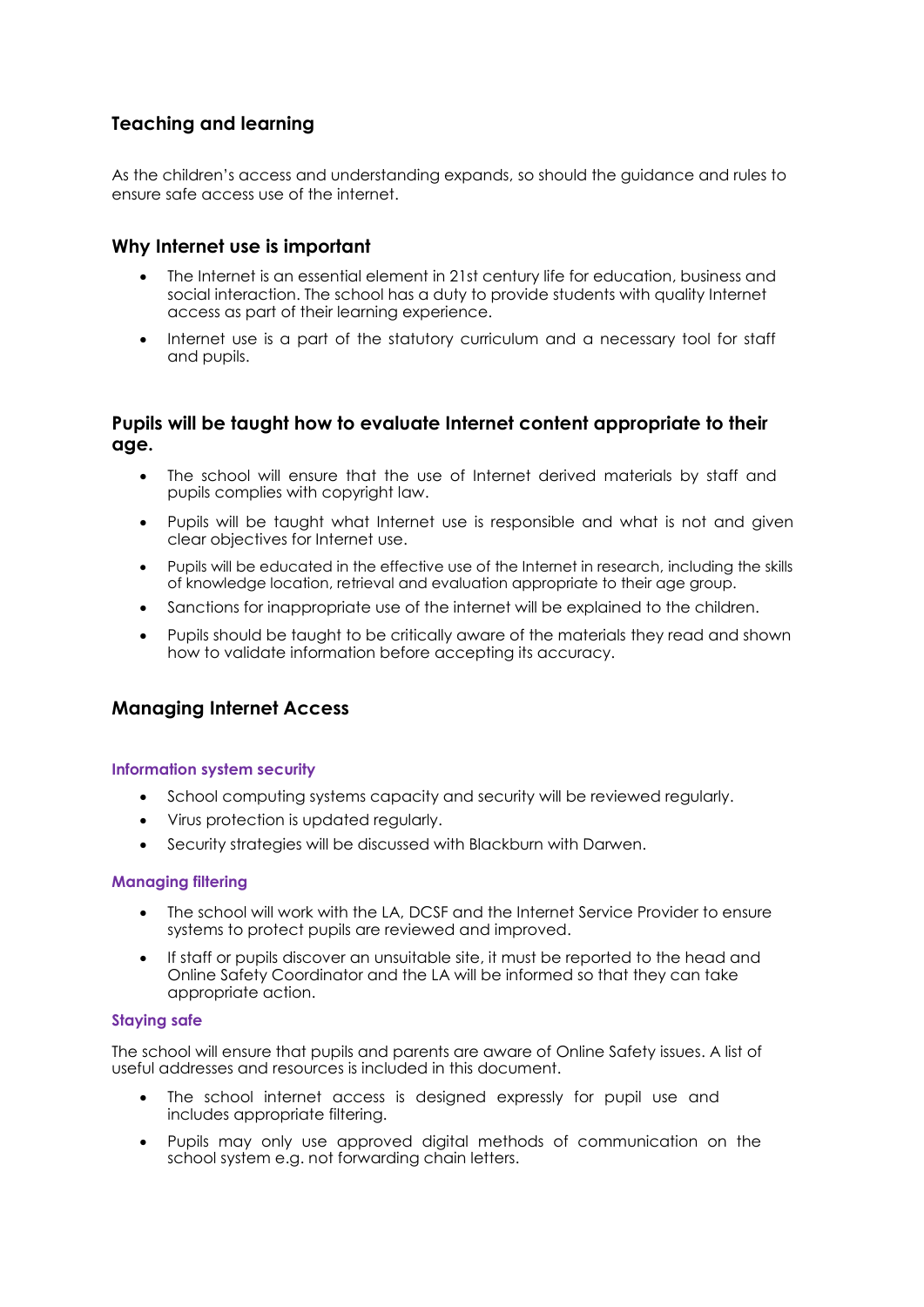

- Pupils will be taught to tell an adult immediately about any offensive communications they receive or any inappropriate content they may encounter using digital technology.
- Pupils and staff will use equipment responsibly.
- Pupils will be advised never to give out personal details of any kind which may identify them or their location or arrange to meet anyone without specific permission.
- Pupils and parents will be advised that the unsupervised use of social network spaces outside school is inappropriate for pupils.

## **Published content**

Any information that can be accessed outside the school's intranet should be classed as published whether in electronic or paper format.

- Electronic communication sent to an external organisation should be written carefully and authorised before sending, in the same way as a letter written on school headed paper.
- General contact details should be the school address, e-mail and telephone number. Staff or pupils' personal information will not be published.
- The Headteacher will take overall editorial responsibility and ensure that content is accurate and appropriate.

## **Publishing pupil's images and work**

- Staff and pupils using digital cameras, video recorders or sound recorders will ensure that they inform others before recording them and always use equipment in a respectful manner.
- Photographs that include pupils will be selected carefully and will not enable individual pupils to be clearly identified.
- Written permission from parents or carers will be obtained before photographs or video of pupils are published.

## **Managing emerging technologies**

 The educational benefit of emerging technologies and any potential risks will be considered before it is used in school.

## **Protecting personal data**

 Personal data will be recorded, processed, transferred and made available according to the Data Protection Act 1998.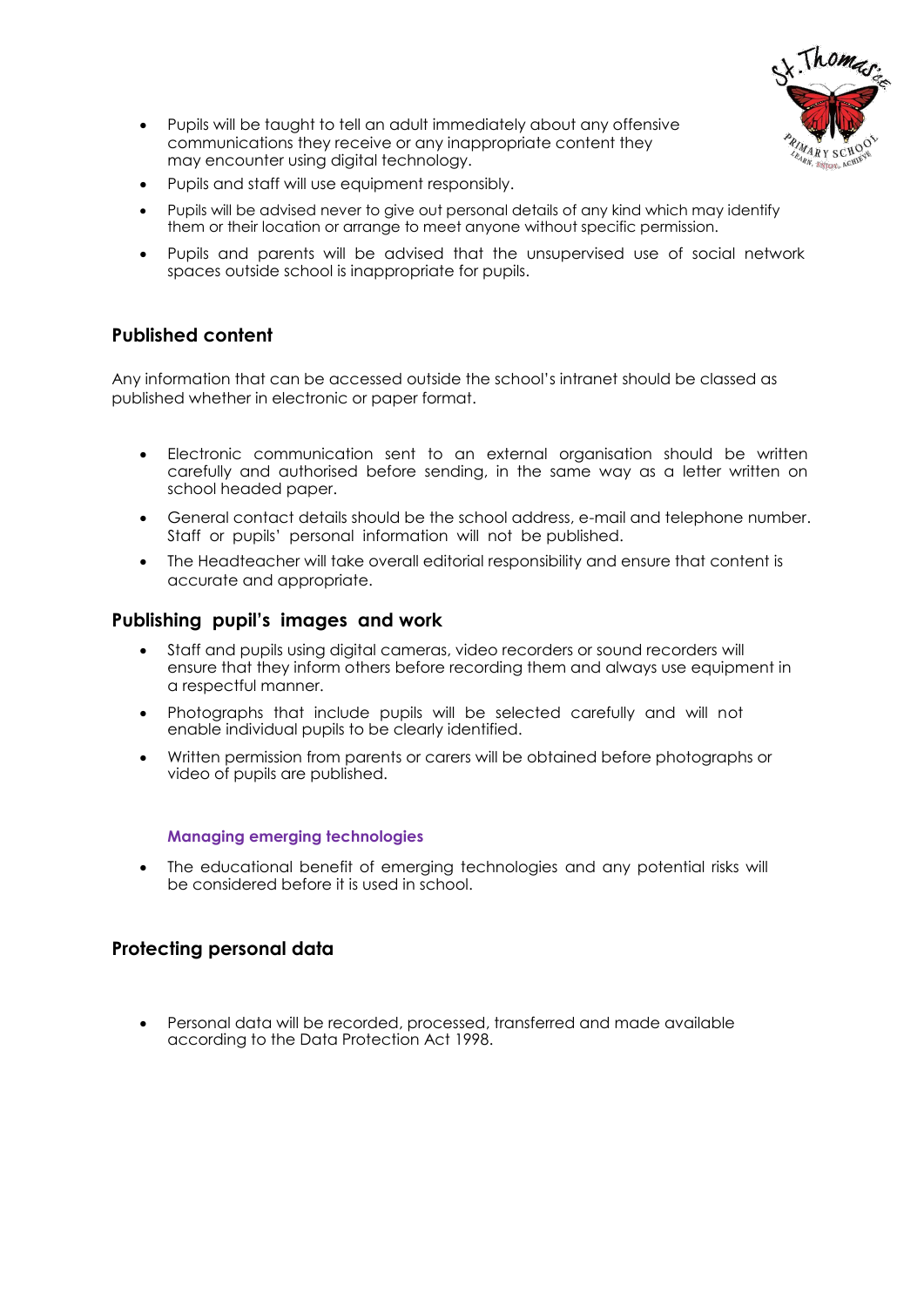# **Policy Decisions**

#### **Authorising Internet access**

- All staff must read and sign the 'Responsible ICT Use Agreement' before using any school ICT resource.
- The school will keep a record of all staff and pupils who are granted Internet access. The record will be kept up-to-date, for instance a member of staff may leave or a pupil's access be withdrawn.
- Parents will be asked to sign and return a consent form.

#### **Assessing risks**

- The school will take all reasonable precautions to ensure that users access only appropriate material. However, due to the international scale and linked nature of Internet content, it is not possible to guarantee that unsuitable material will never appear on a school computer. Neither the school nor Blackburn with Darwen LA can accept liability for the material accessed, or any consequences of Internet access. Any inappropriate access whether intentional or unintentional will be reported to the Online Safety co-ordinator and to the LA where necessary.
- The school will audit ICT provision to establish if the Online Safety policy is adequate and that its implementation is effective.

#### **Handling Online Safety complaints**

- Complaints of Internet misuse will be dealt with by a senior member of staff and where appropriate inform the LA.
- Any complaint about staff misuse must be referred to the headteacher.
- Complaints of a child protection nature must be dealt with in accordance with school child protection procedures.
- Pupils and parents will be informed of the complaints procedure on request.

## **Communications Policy**

#### **Introducing the Online Safety policy to pupils**

- Online Safety rules will be posted in all networked rooms and discussed with the pupils at the start of each year. This will begin in Reception through to Year 6.
- Pupils will be informed that network and Internet use will be monitored and can be monitored and traced to the individual device or login.

#### **Staff and the Online Safety policy**

- All staff will be given the School Online Safety Policy and its importance explained through the planning and implementation of an Online Safety week and staff meetings when required.
- Staff should be aware that internet traffic may be monitored and traced to the individual device or login. Discretion and professional conduct is essential.
- The school may use monitoring software where this is available to ensure that inappropriate materials are not being stored or used on school equipment.

#### **Enlisting parents' support**

 Parents' attention will be drawn to the Online Safety Policy in newsletters, the School Website and through workshops / meetings.